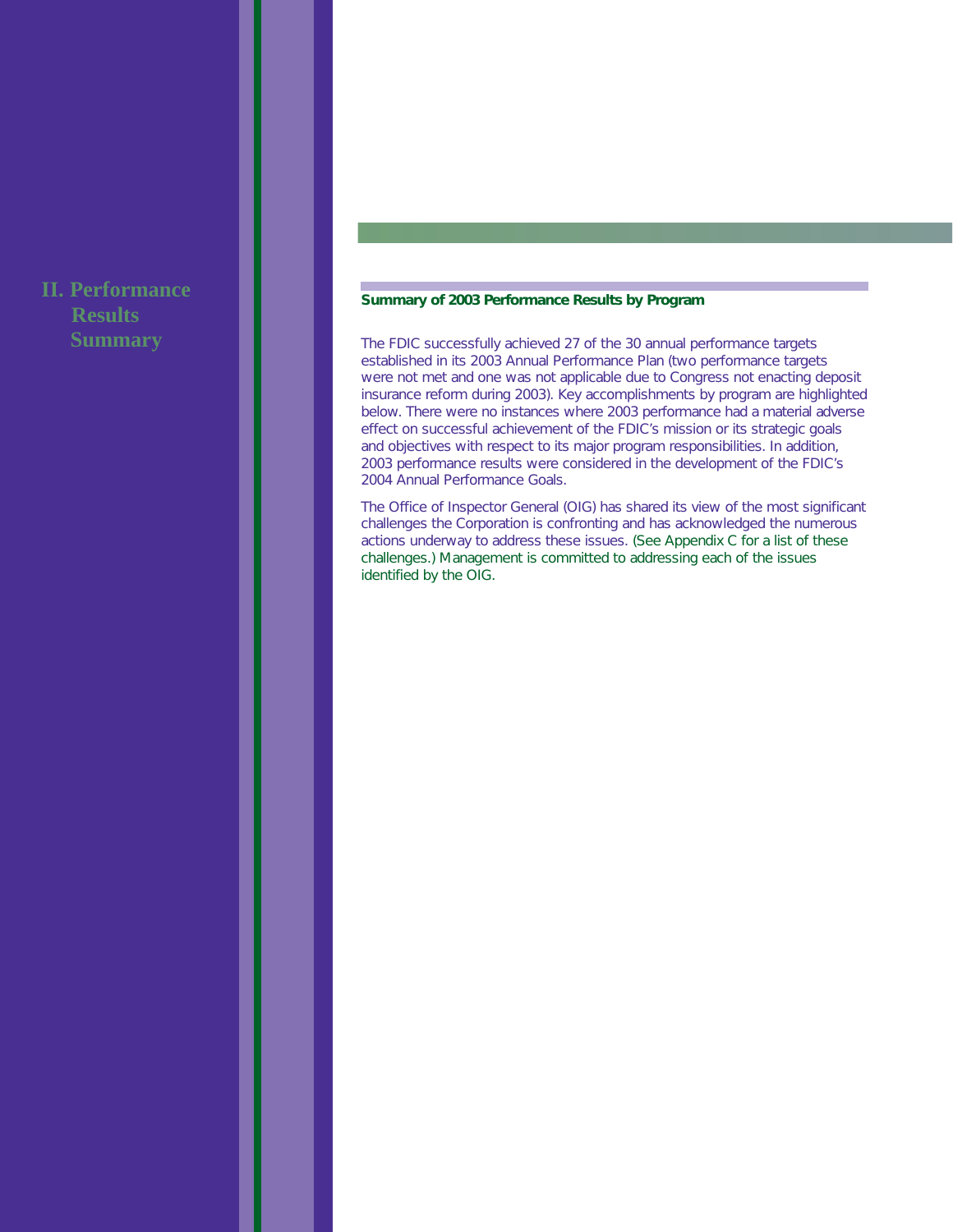| <b>Program Area</b>                                  | <b>Performance Results</b>                                                                                                                                                                                                                                                                                                                                                                                                                                                                                                        |
|------------------------------------------------------|-----------------------------------------------------------------------------------------------------------------------------------------------------------------------------------------------------------------------------------------------------------------------------------------------------------------------------------------------------------------------------------------------------------------------------------------------------------------------------------------------------------------------------------|
| Insurance                                            | . Resolved three failed insured institutions, providing depositors with timely access to insured<br>deposits in each case. For all of the failures, depositors had uninterrupted and continuous access<br>to insured deposits as the deposits were assumed by an acquiring entity.                                                                                                                                                                                                                                                |
|                                                      | • Secured approval of deposit insurance reform legislation by the House of Representatives.<br>Although the full Senate failed to act on the legislation before adjournment, the Corporation<br>will continue to pursue deposit insurance reform in the second session of the 108th Congress.                                                                                                                                                                                                                                     |
|                                                      | . Completed risk assessments for all large insured depository institutions and followed up on<br>all identified concerns referred for examination or other supervisory action.                                                                                                                                                                                                                                                                                                                                                    |
|                                                      | . Improved the accuracy and efficiency of off-site risk identification models.                                                                                                                                                                                                                                                                                                                                                                                                                                                    |
|                                                      | . Published economic and banking information and analysis:<br>· Quarterly editions of FDIC Outlook<br>. Quarterly editions of the FDIC Banking Review<br>• Twelve FYI electronic bulletins<br>. Four editions of the FDIC Quarterly Banking Profile (QBP)<br>· Semiannual FDIC Report on Underwriting Practices<br>• Semiannual Report on Underwriting Practices by Region<br>. Quarterly editions of the FDIC State Profiles<br>. Quarterly editions of the Real Estate Data System<br>• Semiannual Survey of Real Estate Trends |
| <b>Supervision and</b><br><b>Consumer Protection</b> | • Conducted 2,421 safety and soundness examinations. This included all statutorily-required<br>safety and soundness examinations, except for a small number deferred due to pending mergers.                                                                                                                                                                                                                                                                                                                                      |
|                                                      | • Conducted 1,919 compliance and Community Reinvestment Act examinations in accordance<br>with FDIC policy.                                                                                                                                                                                                                                                                                                                                                                                                                       |
| Receivership<br>Management                           | . Contacted all known and qualified potential bidders in each of the three institution failures<br>in 2003.                                                                                                                                                                                                                                                                                                                                                                                                                       |
|                                                      | • Marketed 98 percent or more of marketable assets of two of the three failed financial institutions<br>within 90-days of failure. (For the remaining institution, the 90-day time frame had not expired<br>at year-end.)                                                                                                                                                                                                                                                                                                         |
|                                                      | · Terminated four receiverships.                                                                                                                                                                                                                                                                                                                                                                                                                                                                                                  |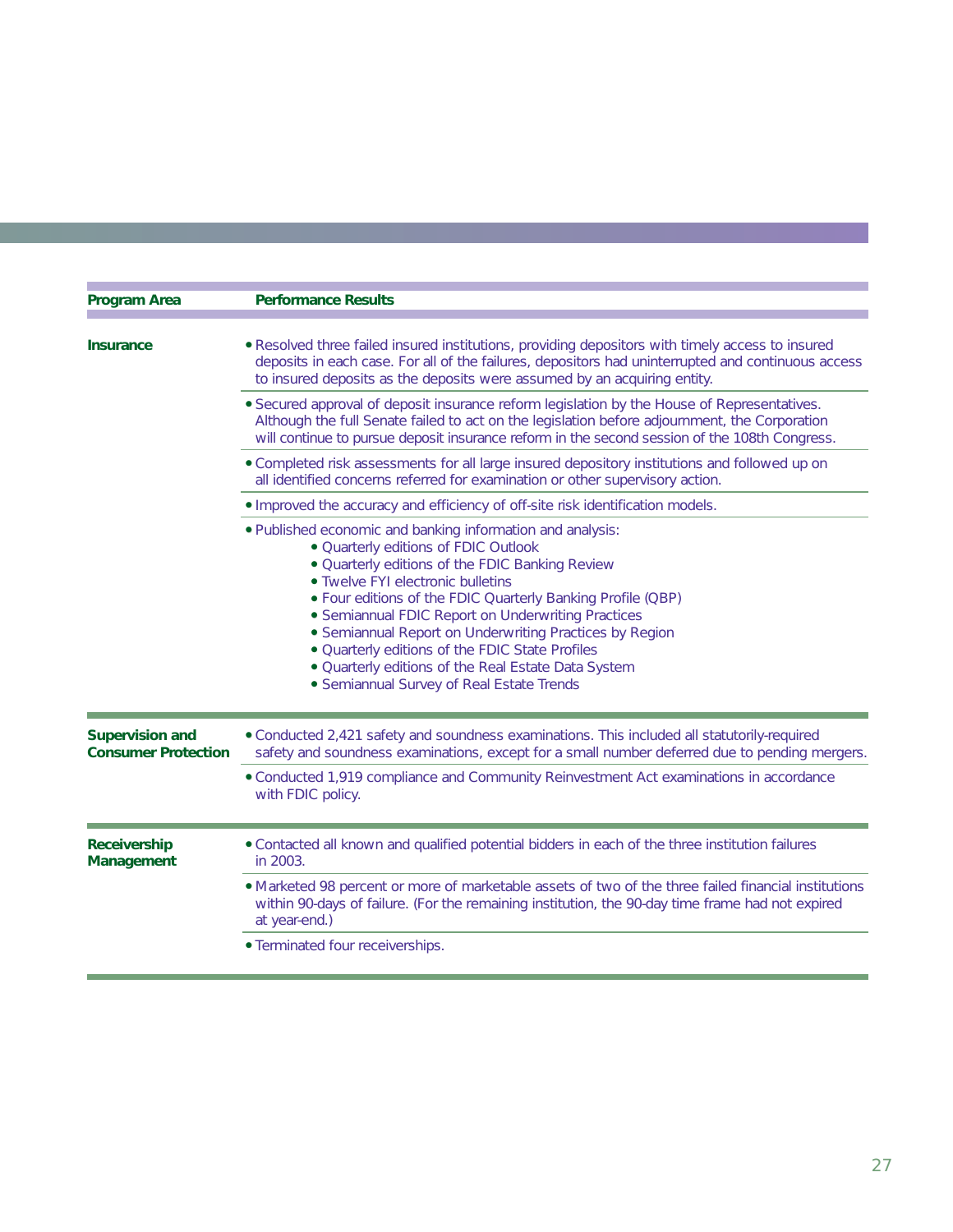#### **2003 Budget and Expenditures by Program**

The FDIC budget for 2003 totaled \$1.113 billion. Excluding \$132 million for Corporate General and Administrative expenditures, budget amounts were allocated to corporate programs and related goals as follows: \$174 million, or 16 percent, to the Insurance program; \$578 million, or 52 percent, to the Supervision and Consumer Protection program; and \$229 million, or 21 percent, to the Receivership Management program.

Actual expenditures for the year totaled \$1.035 billion. Excluding \$126 million for Corporate General and Administrative expenditures, actual expenditures were allocated to programs as follows: \$110 million, or 11 percent, to the Insurance program; \$575 million, or 56 percent, to the Supervision and Consumer Protection program; and \$224 million, or 22 percent, to the Receivership Management program.

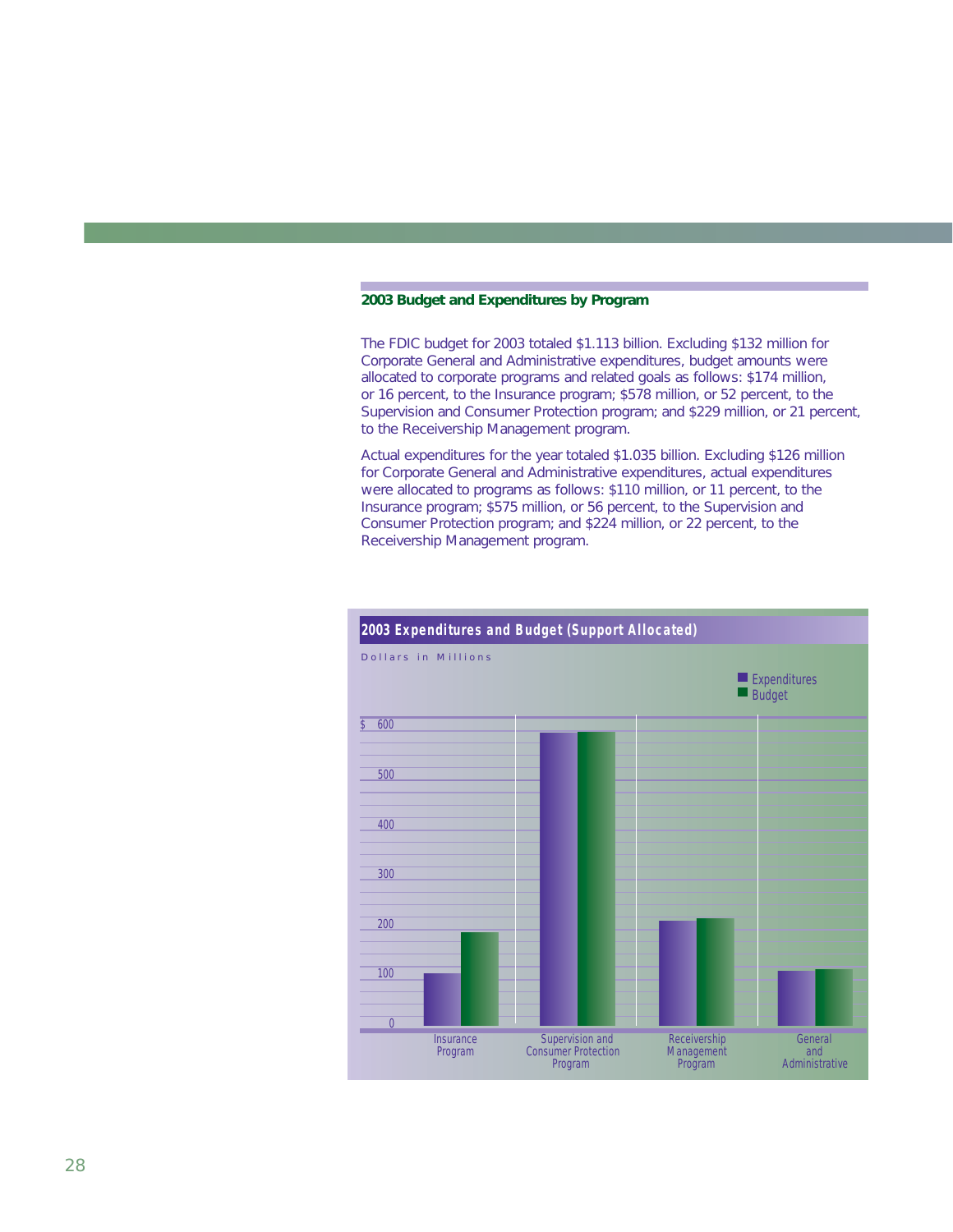# **Performance Results by Program and Strategic Goal**

### **Insurance Program Results**

**Strategic Goal: Insured depositors are protected from loss without recourse to taxpayer funding.**

|    | <b>Annual Performance Goal</b>                                                         | <b>Indicator</b>                                                                                                                                                                                                               | <b>Target</b>                                                                                                                                                                                                                                                                                                                                                         | <b>Results</b>         |
|----|----------------------------------------------------------------------------------------|--------------------------------------------------------------------------------------------------------------------------------------------------------------------------------------------------------------------------------|-----------------------------------------------------------------------------------------------------------------------------------------------------------------------------------------------------------------------------------------------------------------------------------------------------------------------------------------------------------------------|------------------------|
| 1. | Respond promptly to financial<br>institution closings and emerging<br>issues.          | Number of business days after<br>institution failure by which<br>depositors will have access<br>to insured funds either through<br>transfer of deposits to successor<br>insured depository institution<br>or depositor payout. | If the failure occurs on<br>a Friday the target is one<br>business day.<br>If the failure occurs on any<br>other day of the week, the<br>target is two business days.                                                                                                                                                                                                 | Achieved.<br>Achieved. |
| 2. | Identify and address risks to the<br>insurance funds.                                  | Assess risks posed by large<br>insured depository institutions.                                                                                                                                                                | Assess risk in 100 percent<br>of large insured depository<br>institutions and adopt<br>appropriate strategies.                                                                                                                                                                                                                                                        | Achieved.              |
|    |                                                                                        | Identify and follow up on concerns<br>referred for examination or other<br>action (i.e., contact the insured<br>institutions or primary supervisor).                                                                           | Identify and follow up on<br>100 percent of referrals.                                                                                                                                                                                                                                                                                                                | Achieved.              |
|    |                                                                                        | Disseminate data and analyses<br>on current issues and risks<br>affecting the banking industry<br>to bankers, supervisors,<br>stakeholders, and the public.                                                                    | Analyses are included in<br>regular publications or as<br>ad hoc reports on a timely<br>basis.                                                                                                                                                                                                                                                                        | Achieved.              |
|    |                                                                                        |                                                                                                                                                                                                                                | Conduct industry outreach<br>aimed at the banking<br>community and industry trade<br>groups to discuss current<br>trends and concerns and to<br>inform bankers about available<br>FDIC resources.                                                                                                                                                                     | Achieved.              |
| 3. | Maintain sufficient and reliable<br>information on insured depository<br>institutions. | Maintain and improve the<br>Research Information System<br>(RIS), which serves as the<br>foundation of most analysis and<br>statistical reporting for the FDIC.                                                                | Update and expand data<br>availability in RIS.                                                                                                                                                                                                                                                                                                                        | Achieved.              |
|    |                                                                                        | Develop a more efficient<br>approach to bank data collection<br>and management.                                                                                                                                                | Determine Call Report<br>Modernization system<br>development approach;<br>prepare migration plan for the<br>implementation of data editing,<br>storage and distribution facility<br>for Call Report data; complete<br>reconciliation of bank structure<br>databases; and implement<br>standard business rules and<br>data definitions for Call Report<br>information. | Achieved.              |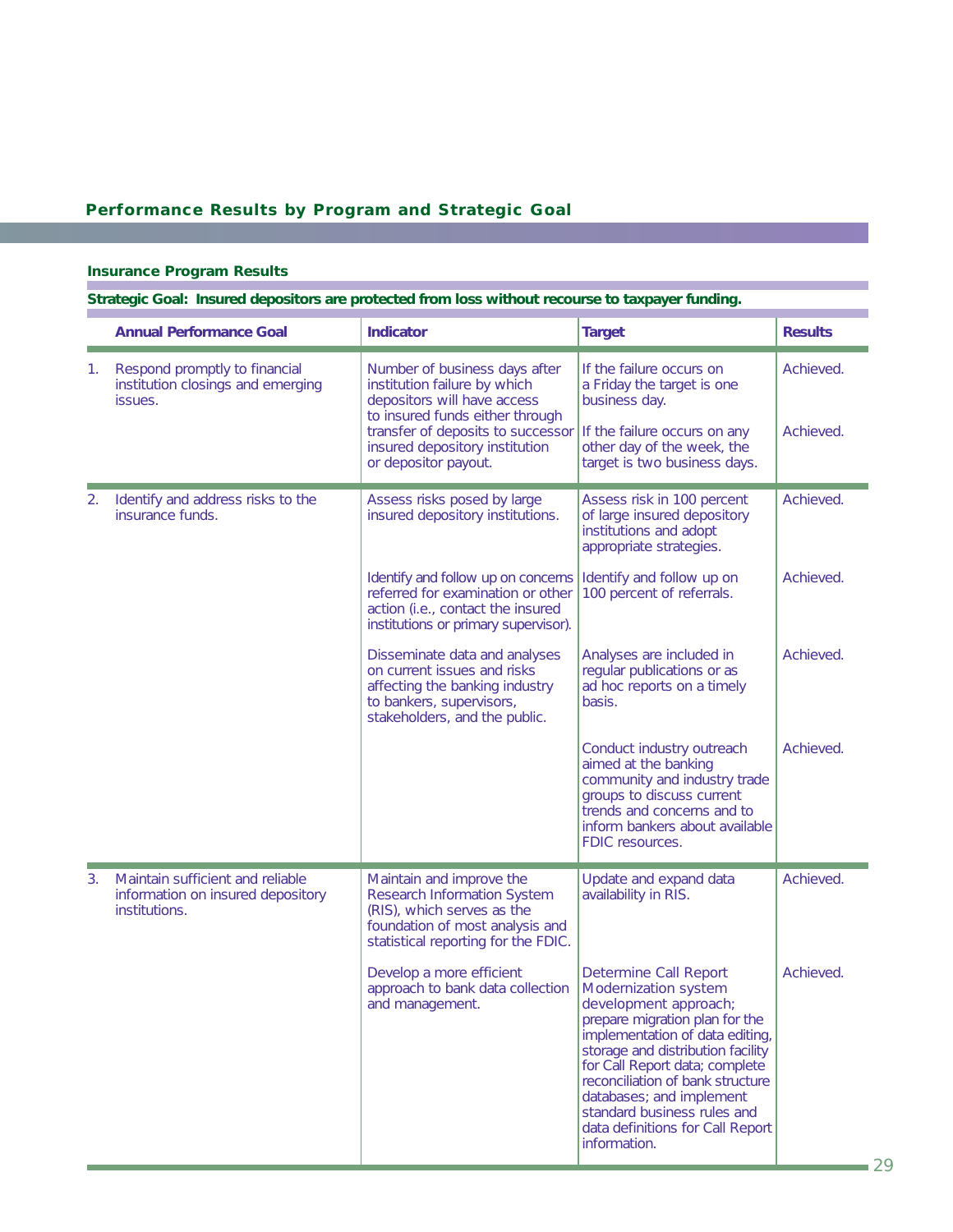# **Insurance Program Results (continued)**

### **Strategic Goal: Insured depositors are protected from loss without recourse to taxpayer funding.**

|    | <b>Annual Performance Goal</b>                        | <b>Indicator</b>                                                                                                                                                                                      | <b>Target</b>                                                                                                                                                                                                                                                                 | <b>Results</b>                          |
|----|-------------------------------------------------------|-------------------------------------------------------------------------------------------------------------------------------------------------------------------------------------------------------|-------------------------------------------------------------------------------------------------------------------------------------------------------------------------------------------------------------------------------------------------------------------------------|-----------------------------------------|
| 4. | Maintain and improve the deposit<br>insurance system. | Continue to pursue changes in<br>the deposit insurance system in<br>accordance with proposals                                                                                                         | Work with Congress to<br>develop and pass a reform<br>package.                                                                                                                                                                                                                | Not Achieved<br>(see pages)<br>12 & 13. |
|    |                                                       | submitted to Congress in 2002.                                                                                                                                                                        | Develop final pricing<br>recommendations and<br>implementation plans for<br>inclusion in a notice-and-<br>comment rulemaking during<br>2003.                                                                                                                                  | Achieved.                               |
|    |                                                       |                                                                                                                                                                                                       | If deposit insurance reform<br>is passed, implement<br>legislation in a timely manner.                                                                                                                                                                                        | <b>Not</b><br>Applicable.               |
|    |                                                       |                                                                                                                                                                                                       | Develop and analyze baseline<br>data of implemented<br>modification results.                                                                                                                                                                                                  | Achieved.                               |
|    |                                                       | Continue to identify and review<br>possible modifications to the Risk<br>Related Premium System (RRPS).                                                                                               | Assess improvements to<br>the objective screens for the<br>RRPS that identify financial<br>institutions engaging in<br>excessive risk taking, such<br>as certain types of credit,<br>market, and operational risk.                                                            | Achieved.                               |
|    |                                                       | Make appropriate changes<br>to the current methodology<br>for projecting losses in failing<br>financial institutions and<br>establishing related loss<br>reserves for the deposit<br>insurance funds. | Review discrepancies between<br>projected failed assets and<br>actual failed assets by applying<br>sophisticated analytical<br>techniques to examine the<br>effectiveness of the loss<br>projection model and adjust<br>the methodology for projecting<br>losses accordingly. | Achieved.                               |
|    |                                                       |                                                                                                                                                                                                       | Perform comprehensive<br>review of all aspects of<br>the reserving process and<br>methodology and implement<br>enhancements as necessary.                                                                                                                                     | Achieved.                               |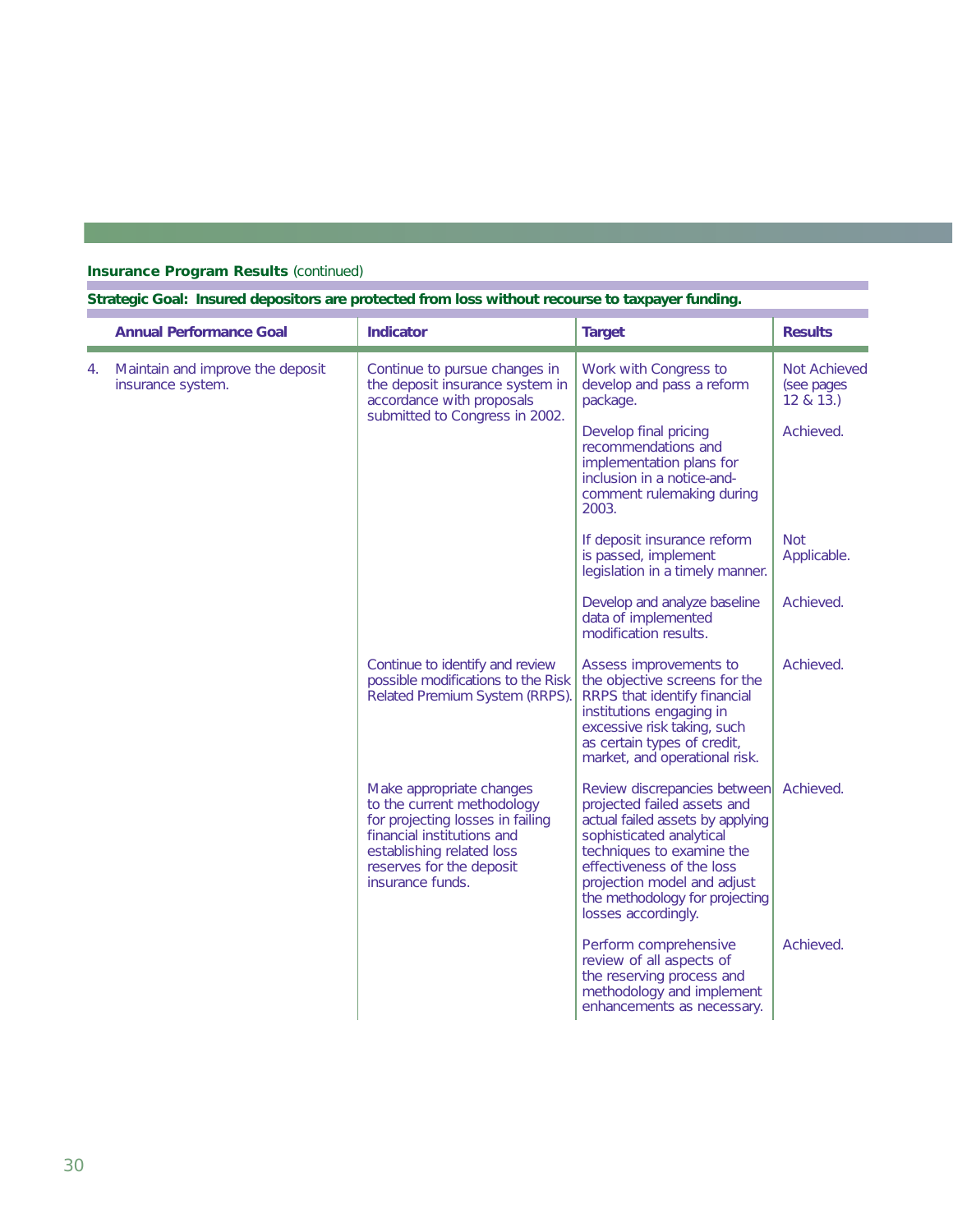# **Insurance Program Results (continued)**

**Strategic Goal: Insured depositors are protected from loss without recourse to taxpayer funding.**

|    | <b>Annual Performance Goal</b>                                                                                                                                                                                | Indicator                                                                                                                                      | <b>Target</b>                                                                                                                                                                                                                                                                                                                                                                                                                                       | <b>Results</b> |
|----|---------------------------------------------------------------------------------------------------------------------------------------------------------------------------------------------------------------|------------------------------------------------------------------------------------------------------------------------------------------------|-----------------------------------------------------------------------------------------------------------------------------------------------------------------------------------------------------------------------------------------------------------------------------------------------------------------------------------------------------------------------------------------------------------------------------------------------------|----------------|
|    |                                                                                                                                                                                                               | Maintain fund adequacy.                                                                                                                        | Set assessment rates to<br>maintain the insurance funds<br>at or above the designated<br>reserve ratio, or to return them<br>to the designated reserve ratio<br>if they fall below it, as required<br>by statue. If deposit insurance<br>reform legislation becomes law<br>in 2003, promulgate rules and<br>regulations establishing criteria<br>for replenishing the deposit<br>insurance fund when it falls<br>below the low end of the<br>range. | Achieved.      |
|    |                                                                                                                                                                                                               | Conduct a study on the<br>"Future of Banking."                                                                                                 | Determine the implications of<br>major trends for the evolution<br>of the industry, development<br>of regulatory policy and<br>management of the deposit<br>insurance funds.                                                                                                                                                                                                                                                                        | Achieved.      |
|    |                                                                                                                                                                                                               | Enhance FDIC's ties to the<br>academic community and<br>upgrade and provide greater<br>visibility to the Corporation's<br>research activities. | Establish an FDIC Center<br>for Financial Research.                                                                                                                                                                                                                                                                                                                                                                                                 | Achieved.      |
| 5. | Provide educational information<br>to insured depository institutions<br>and their customers to help them<br>understand the rules for determining<br>the amount of insurance coverage<br>on deposit accounts. | Enhance the existing Electronic<br>Deposit Insurance Estimator<br>(EDIE) Banker version.                                                       | Issue a new version of the<br>EDIE (Banker version) that<br>accommodates corporate and<br>organization accounts as well<br>as any changes to the deposit<br>insurance rules that may be<br>adopted.                                                                                                                                                                                                                                                 | Achieved.      |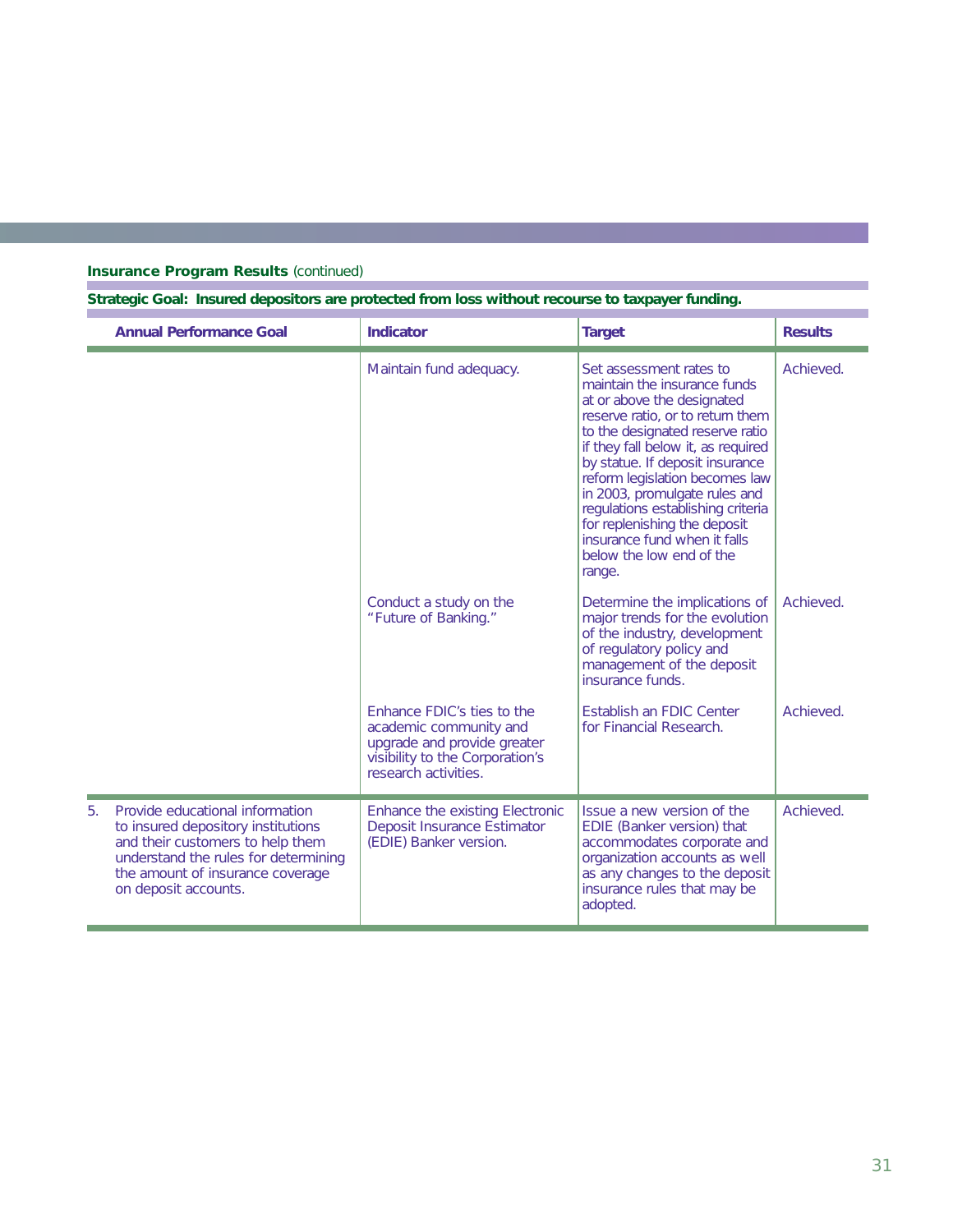# **Supervision and Consumer Protection Program Results**

### **Strategic Goal: FDIC-supervised institutions are safe and sound.**

|             | <b>Annual Performance Goal</b>                                                                                                                                                                                                                                                                                         | <b>Indicator</b>                                                                                 | <b>Target</b>                                                                                                                                                                                                           | <b>Results</b> |
|-------------|------------------------------------------------------------------------------------------------------------------------------------------------------------------------------------------------------------------------------------------------------------------------------------------------------------------------|--------------------------------------------------------------------------------------------------|-------------------------------------------------------------------------------------------------------------------------------------------------------------------------------------------------------------------------|----------------|
| 1.          | Conduct on-site safety and soundness<br>examinations to assess an FDIC-<br>supervised insured depository<br>institution's overall financial condition,<br>management practices and polices,<br>and compliance with applicable<br>regulations.                                                                          | Conduct required examinations<br>in accordance with statue and<br>FDIC policy.                   | One hundred percent of<br>required examinations are<br>conducted on time.                                                                                                                                               | Achieved.      |
| 2.          | Take prompt supervisory actions to<br>address problems found during the<br>FDIC examination of FDIC-supervised<br>institutions identified as problem<br>insured depository institutions.<br>Monitor FDIC-supervised insured<br>depository institutions' compliance<br>with formal and informal enforcement<br>actions. | The number of months between<br>last examination of a problem<br>bank and follow-up examination. | Follow-up examination<br>conducted within 12 months<br>of completing the prior<br>examination.                                                                                                                          | Achieved.      |
|             | Strategic Goal: Consumers' rights are protected and FDIC-supervised institutions invest in their communities.                                                                                                                                                                                                          |                                                                                                  |                                                                                                                                                                                                                         |                |
| $1_{\cdot}$ | Provide effective outreach and<br>technical assistance on topics related<br>to CRA, fair lending, and community<br>development.                                                                                                                                                                                        | Additions to the Money Smart<br>Alliance and the number of<br>Money Smart curricula provided.    | By December 31, 2003,<br>cumulative totals of 400<br>Money Smart Alliance<br>members and 40,000<br>Money Smart curricula<br>provided.                                                                                   | Achieved.      |
|             |                                                                                                                                                                                                                                                                                                                        | Outreach activities and technical<br>assistance.                                                 | Conduct or participate in 125<br>Money Smart events, technical<br>assistance efforts (examination<br>support), or banker/community<br>outreach activities related to<br>CRA, fair lending, or community<br>development. | Achieved.      |
| 2.          | Effectively meet the statutory mandate<br>to investigate and respond to<br>consumer complaints about FDIC-<br>supervised financial institutions.                                                                                                                                                                       | Timely responses to written<br>complaints.                                                       | Ninety percent of written<br>complaints are responded<br>to within time frames<br>established by policy.                                                                                                                | Achieved.      |

| Conduct comprehensive and<br>compliance-only examinations<br>in accordance with FDIC<br>examination frequency policy. | Conduct required examinations<br>in accordance with FDIC policy. | One hundred percent of<br>required examinations are<br>conducted within time frames<br>established by FDIC policy. | Achieved. |
|-----------------------------------------------------------------------------------------------------------------------|------------------------------------------------------------------|--------------------------------------------------------------------------------------------------------------------|-----------|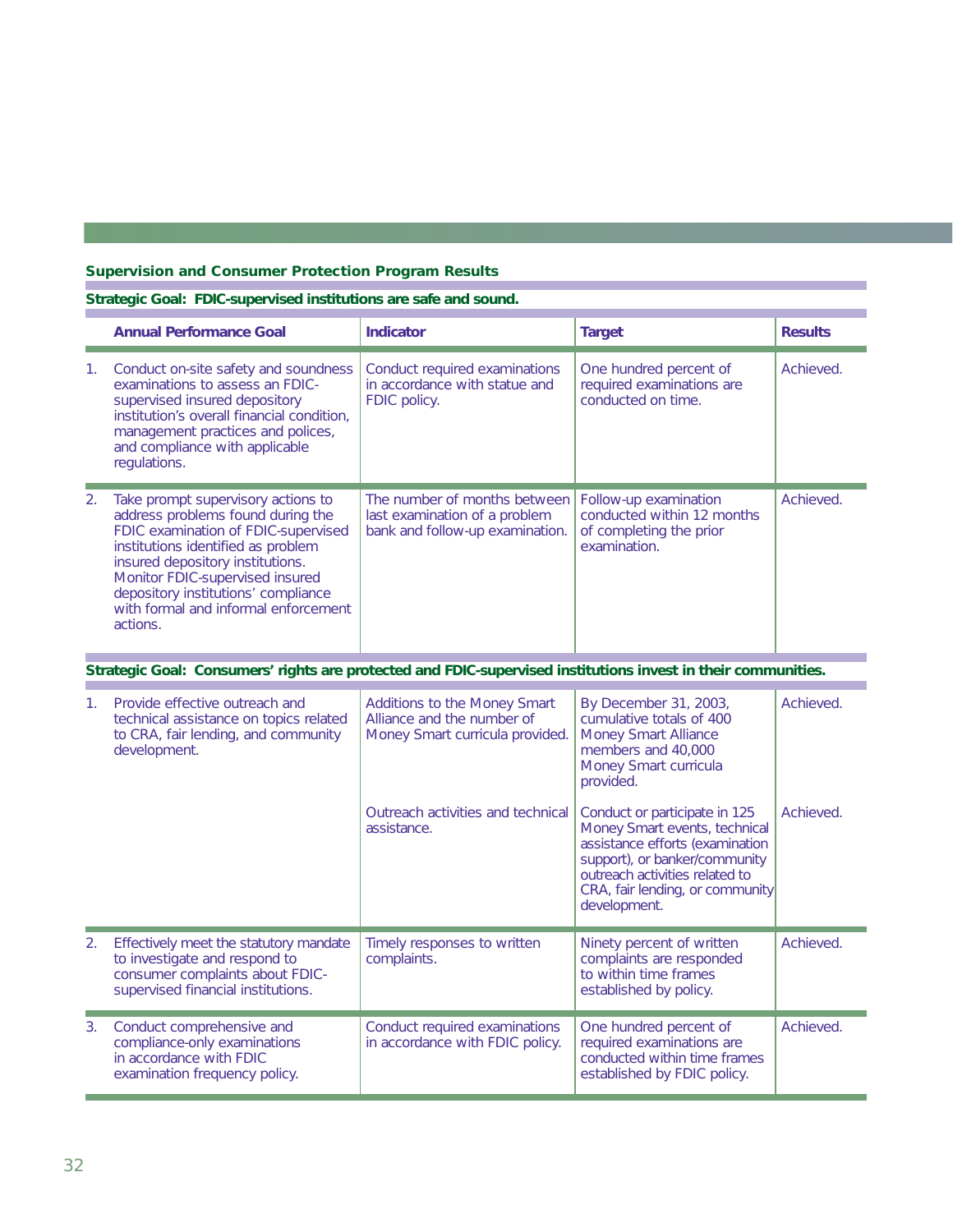### **Supervision and Consumer Protection Program Results (continued)**

**Strategic Goal: Consumers' rights are protected and FDIC-supervised institutions invest in their communities.**

|    | <b>Annual Performance Goal</b>                                                                                                                                                                       | <b>Indicator</b>                                                                                            | <b>Target</b>                                                                                                                       | <b>Results</b> |
|----|------------------------------------------------------------------------------------------------------------------------------------------------------------------------------------------------------|-------------------------------------------------------------------------------------------------------------|-------------------------------------------------------------------------------------------------------------------------------------|----------------|
| 4. | Take prompt supervisory actions and<br>monitor all institutions rated "4" or "5" and related activity confirm<br>for compliance to address problems<br>identified during compliance<br>examinations. | Timely follow-up examination<br>whether the institution is<br>in compliance with the<br>enforcement action. | A follow-up examination<br>or related activity is conducted<br>within 12 months from the<br>date of a formal enforcement<br>action. | Achieved.      |

### **Receivership Management Program Results**

|    | Strategic Goal: Recovery to creditors of receiverships is achieved.                                                                                                                                                                                                     |                                                                                                                                                             |                                                                                                                                              |                                |  |  |  |  |
|----|-------------------------------------------------------------------------------------------------------------------------------------------------------------------------------------------------------------------------------------------------------------------------|-------------------------------------------------------------------------------------------------------------------------------------------------------------|----------------------------------------------------------------------------------------------------------------------------------------------|--------------------------------|--|--|--|--|
| 1. | Market failing institutions to all known<br>qualified and interested potential<br>bidders.                                                                                                                                                                              | List of qualified and interested<br>bidders.                                                                                                                | Contact all known qualified<br>and interested bidders.                                                                                       | Achieved.                      |  |  |  |  |
| 2. | Value, manage, and market assets of<br>failed institutions and their subsidiaries<br>in a timely manner to maximize net<br>return.                                                                                                                                      | Failed institutions' assets<br>marketed.                                                                                                                    | Eighty-five percent of book<br>value of a failed institution's<br>marketable assets are<br>marketed within 90 days<br>of failure.            | Achieved.                      |  |  |  |  |
| 3. | Manage the receivership estate and<br>its subsidiaries toward an orderly<br>termination.                                                                                                                                                                                | Timely termination of new<br>receiverships.                                                                                                                 | Terminate 75 percent of<br>receiverships managed through<br>the Receivership Oversight<br>Program within three years<br>of the failure date. | Not Achieved<br>(see page 19). |  |  |  |  |
| 4. | Conduct investigations into all<br>potential professional liability claim<br>areas in all failed insured depository<br>institutions, and decide to close<br>or pursue each claim as promptly<br>as possible, considering the size<br>and complexity of the institution. | Percentage of investigated claim<br>areas for which a decision has<br>been made to close or pursue<br>the claim within 18 months<br>after the failure date. | For 80 percent of all claim<br>areas, a decision is made to<br>close or pursue the claim.                                                    | Achieved.                      |  |  |  |  |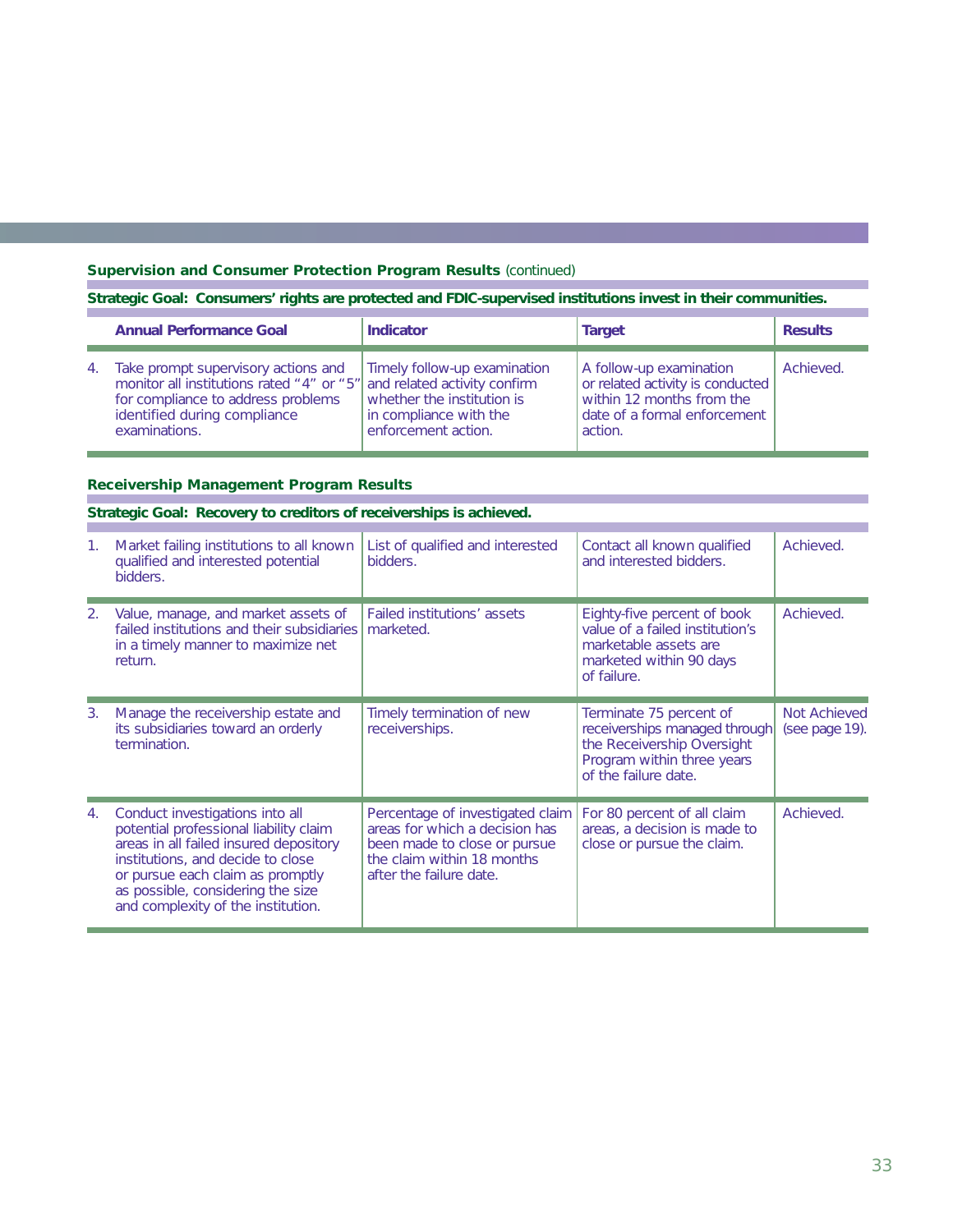# **Multi-Year Performance Trend**

#### **Depositor Payouts in Instance of Failure**

 $\sim 10^{11}$ 

| <b>Annual Goal</b>                                                                                                                                                                      | 2000 Results                                                                                                                                                                         | 2001 Results                                                                                                                                                                                                                                                                                                 | 2002 Results                                                                                                                                                                                                                                                                    | 2003 Results                                                                                                                                                                                                                                                                    | <b>2004 Goal</b>                                                                              |
|-----------------------------------------------------------------------------------------------------------------------------------------------------------------------------------------|--------------------------------------------------------------------------------------------------------------------------------------------------------------------------------------|--------------------------------------------------------------------------------------------------------------------------------------------------------------------------------------------------------------------------------------------------------------------------------------------------------------|---------------------------------------------------------------------------------------------------------------------------------------------------------------------------------------------------------------------------------------------------------------------------------|---------------------------------------------------------------------------------------------------------------------------------------------------------------------------------------------------------------------------------------------------------------------------------|-----------------------------------------------------------------------------------------------|
| Insured deposits are transferred<br>to successor insured depository<br>institution or depositor payouts<br>are begun within three days<br>of insured depository institution<br>failure. | Timely payments<br>made to all<br>depositors of the<br>seven insured<br>depository<br>institutions that<br>failed in 2000.                                                           | Annual goal<br>revised<br>(see below).                                                                                                                                                                                                                                                                       | Annual goal<br>revised<br>(see below).                                                                                                                                                                                                                                          | Annual goal<br>revised<br>(see below).                                                                                                                                                                                                                                          | Annual goal<br>revised<br>(see below).                                                        |
| FDIC is prepared to deal with<br>all financial institution closings<br>and emerging issues.<br>(Revised - 2001)                                                                         | Annual goal was<br>not established<br>in 2000.                                                                                                                                       | Timely payments<br>made to all<br>depositors of the<br>four insured<br>depository<br>institutions that<br>failed in 2001.                                                                                                                                                                                    | Timely payments<br>made to all<br>depositors of the<br>11 insured<br>depository<br>institutions that<br>failed in 2002.<br>Legislation on<br>deposit insurance<br>reform was<br>introduced in the<br>House and the<br>Senate.                                                   | Timely payments<br>made to all<br>depositors of the<br>three insured<br>depository<br>institutions that<br>failed in 2003.<br>Legislation on<br>deposit insurance<br>reform was passed<br>in the House and<br>is pending in the<br>Senate.                                      | The FDIC responds<br>promptly to<br>financial institution<br>closings and<br>emerging issues. |
| <b>Risk Classifications</b>                                                                                                                                                             |                                                                                                                                                                                      |                                                                                                                                                                                                                                                                                                              |                                                                                                                                                                                                                                                                                 |                                                                                                                                                                                                                                                                                 |                                                                                               |
| Maintain and improve the<br>deposit insurance system.                                                                                                                                   | Reserve ratio<br>maintained at or<br>above the statutory<br>mandate of<br>1.25 percent.                                                                                              | Reserve ratio<br>maintained. FDIC<br>published its final<br>recommendations<br>for deposit<br>insurance reform.                                                                                                                                                                                              | Reserve ratio<br>maintained at or<br>above the statutory<br>ratio of 1.25 percent.<br>Chairman testified<br>before the Senate<br><b>Banking Committee</b><br>in support of deposit<br>insurance reform.                                                                         | Reserve ratio<br>maintained at or<br>above the statutory<br>ratio of 1.25 percent.<br>Chairman testified<br>before the Senate<br><b>Banking Committee</b><br>in support of deposit<br>insurance reform.                                                                         | Maintain and<br>improve the<br>deposit insurance<br>system.                                   |
| <b>Risk Identification and Reporting</b>                                                                                                                                                |                                                                                                                                                                                      |                                                                                                                                                                                                                                                                                                              |                                                                                                                                                                                                                                                                                 |                                                                                                                                                                                                                                                                                 |                                                                                               |
| Identify and address risks<br>to the insurance funds.                                                                                                                                   | Economic trends<br>and emerging risks<br>were identified,<br>monitored and<br>addressed through<br>the publication of<br>surveys, guidance<br>and reports, and<br>outreach programs. | Developed several<br>approaches to credit<br>risk that will be<br>incorporated into<br><b>Virtual Supervisory</b><br>Information On the<br>Net system. Risk<br>assessments of<br>all large insured<br>depository<br>institutions (LIDIs)<br>were completed<br>in compliance<br>with program<br>requirements. | Significant progress<br>made in improving<br>the accuracy and<br>efficiency of off-site<br>risk identification<br>models. Risk<br>assessments of<br>all large insured<br>depository<br>institutions (LIDIs)<br>were completed<br>in compliance<br>with program<br>requirements. | Significant progress<br>made in improving<br>the accuracy and<br>efficiency of off-site<br>risk identification<br>models. Risk<br>assessments of<br>all large insured<br>depository<br>institutions (LIDIs)<br>were completed<br>in compliance<br>with program<br>requirements. | Identify and<br>address risks<br>to the insurance<br>funds.                                   |

a a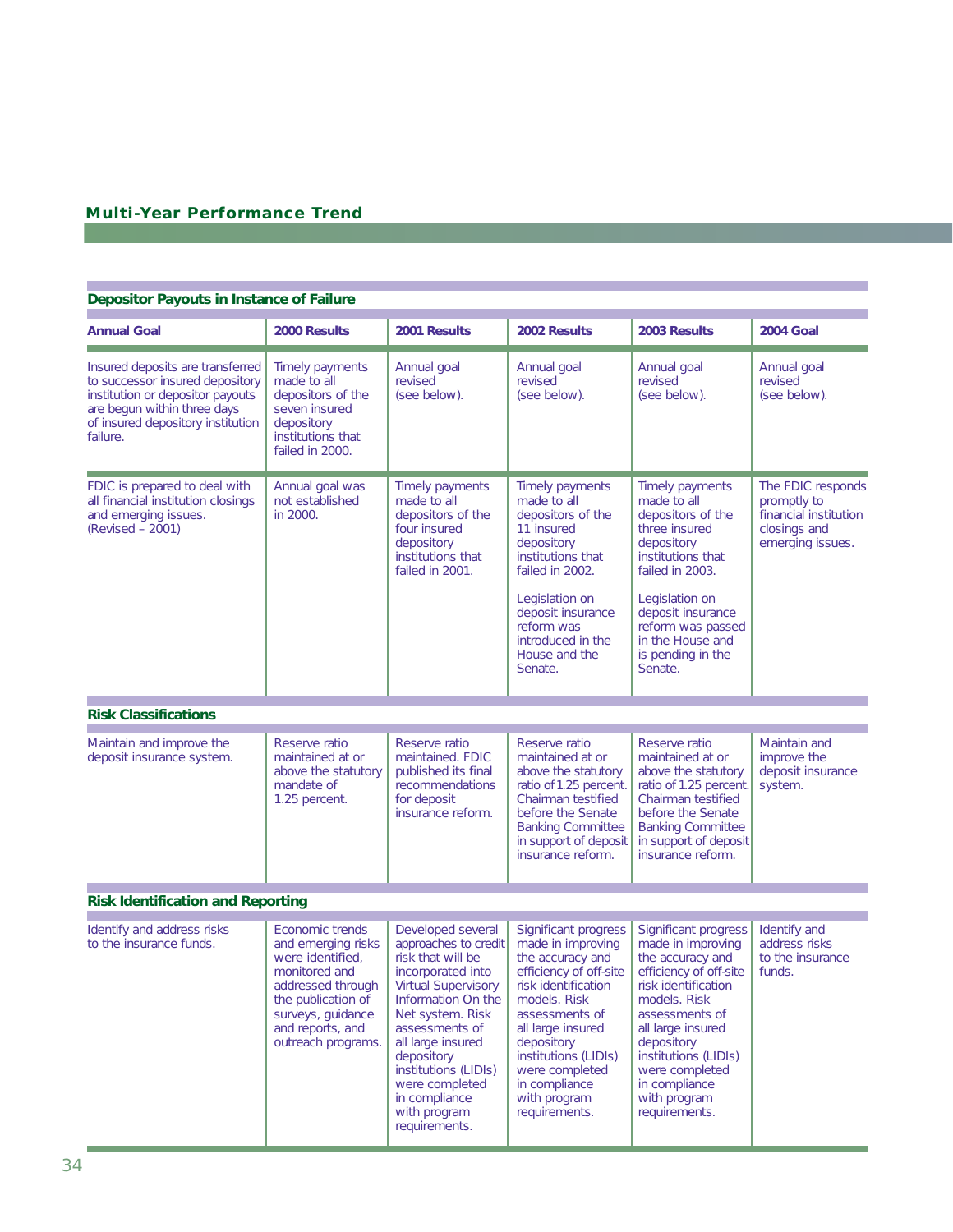#### **Safety and Soundness Examinations**

 $\sim$ 

| <b>Annual Goal</b>                                                                                                                                                                                                                                                                                                                                                                                                                                                | 2000 Results                                                                                                                                                    | 2001 Results                                                                                                                                                                                                                                  | 2002 Results                                                                                                                                                         | 2003 Results                                                                                                                                                                                                                                                                                                                                                                                                                             | <b>2004 Goal</b>                                                                                                                                                                                                                                                                                                                                                           |
|-------------------------------------------------------------------------------------------------------------------------------------------------------------------------------------------------------------------------------------------------------------------------------------------------------------------------------------------------------------------------------------------------------------------------------------------------------------------|-----------------------------------------------------------------------------------------------------------------------------------------------------------------|-----------------------------------------------------------------------------------------------------------------------------------------------------------------------------------------------------------------------------------------------|----------------------------------------------------------------------------------------------------------------------------------------------------------------------|------------------------------------------------------------------------------------------------------------------------------------------------------------------------------------------------------------------------------------------------------------------------------------------------------------------------------------------------------------------------------------------------------------------------------------------|----------------------------------------------------------------------------------------------------------------------------------------------------------------------------------------------------------------------------------------------------------------------------------------------------------------------------------------------------------------------------|
| Conduct on-site safety and<br>soundness examinations to<br>assess an FDIC-supervised<br>insured depository institution's<br>overall financial condition,<br>management practices and<br>policies, and compliance with<br>applicable regulations.<br>*Note: From 2000-2001, the totals<br>reflect examinations initiated during<br>the year. This will vary slightly from<br>the chart on page 15, which displays<br>examinations completed during<br>these years. | Conducted 2,568<br>or 97 percent<br>of required safety<br>and soundness<br>examinations. <sup>•</sup>                                                           | Conducted 2,575<br>or 97 percent<br>of required safety<br>and soundness<br>examinations. <sup>•</sup>                                                                                                                                         | Conducted 2,534<br>or 98 percent<br>of required safety<br>and soundness<br>examinations.                                                                             | Conducted 2,421<br>required safety<br>and soundness<br>examinations<br>in accordance<br>with FDIC policy.                                                                                                                                                                                                                                                                                                                                | Conduct on-site<br>safety and<br>soundness<br>examinations to<br>assess an FDIC-<br>supervised insured<br>depository<br>institution's overall<br>financial condition.<br>management<br>practices and<br>policies, and<br>compliance with<br>applicable<br>regulations.                                                                                                     |
| <b>Safety and Soundness Enforcement Actions</b>                                                                                                                                                                                                                                                                                                                                                                                                                   |                                                                                                                                                                 |                                                                                                                                                                                                                                               |                                                                                                                                                                      |                                                                                                                                                                                                                                                                                                                                                                                                                                          |                                                                                                                                                                                                                                                                                                                                                                            |
| Take prompt supervisory actions<br>to address problems identified<br>during the FDIC examination<br>of FDIC-supervised institutions<br>identified as problem insured<br>depository institutions. Monitor<br>FDIC-supervised insured<br>depository institutions'<br>compliance with formal and<br>informal enforcement actions.                                                                                                                                    | On average,<br>examination reports<br>were processed<br>and mailed to<br>institutions within<br>44 days of receipt<br>in regional office.<br>Target is 45 days. | Sixty-seven<br>institutions<br>designated as<br>problem (composite<br>" $4$ " or " $5$ " rated).<br>Fifty-six were<br>removed from<br>problem status<br>and 76 added.<br>Evaluations changed<br>to monitor<br>migration of<br>troubled banks. | Eighty-four<br>institutions<br>designated as<br>problem (composite<br>"4" or "5" rated).<br>Forty-eight were<br>removed from<br>problem status<br>and 63 added.      | Seventy-three<br>institutions<br>designated as<br>problem (composite<br>"4" or "5" rated).<br>Fifty-eight with total<br>assets of \$6.98 billion<br>were removed from<br>problem status and<br>47 with total assets<br>of \$4.99 billion were<br>added. Additionally,<br>FDIC issued the<br>following formal<br>and informal<br>enforcement actions:<br><b>40 Cease and Desist</b><br>Orders and 157<br>Memorandums of<br>Understanding. | Take prompt<br>and effective<br>supervisory actions<br>to address<br>problems identified<br>during the FDIC<br>examination of<br>FDIC-supervised<br>institutions<br>identified as<br>problem insured<br>depository<br>institutions. Monitor<br>FDIC-supervised<br>insured depository<br>institutions'<br>compliance with<br>formal and informal<br>enforcement<br>actions. |
| <b>Compliance Examinations</b>                                                                                                                                                                                                                                                                                                                                                                                                                                    |                                                                                                                                                                 |                                                                                                                                                                                                                                               |                                                                                                                                                                      |                                                                                                                                                                                                                                                                                                                                                                                                                                          |                                                                                                                                                                                                                                                                                                                                                                            |
| Conduct comprehensive and<br>compliance-only examinations<br>in accordance with FDIC<br>examination frequency policy.                                                                                                                                                                                                                                                                                                                                             | Conducted 2,257<br>examinations.<br>There were three<br>delinquent<br>examinations at<br>the end of 2000.                                                       | Conducted 2,179<br>comprehensive,<br>compliance-only,<br>and CRA<br>examinations in<br>accordance with<br>FDIC policy.<br>There were no<br>delinquencies<br>in 2001.                                                                          | Conducted 1,840<br>comprehensive,<br>compliance-only,<br>and CRA<br>examinations in<br>accordance with<br>FDIC policy.<br>There were no<br>delinquencies<br>in 2002. | Conducted 1,919<br>comprehensive,<br>compliance-only,<br>and CRA<br>examinations in<br>accordance with<br>FDIC policy.<br>There were no<br>delinquencies<br>in 2003.                                                                                                                                                                                                                                                                     | Conduct<br>comprehensive<br>and compliance-<br>only, and CRA<br>examinations in<br>accordance with<br>FDIC examination<br>frequency policy.                                                                                                                                                                                                                                |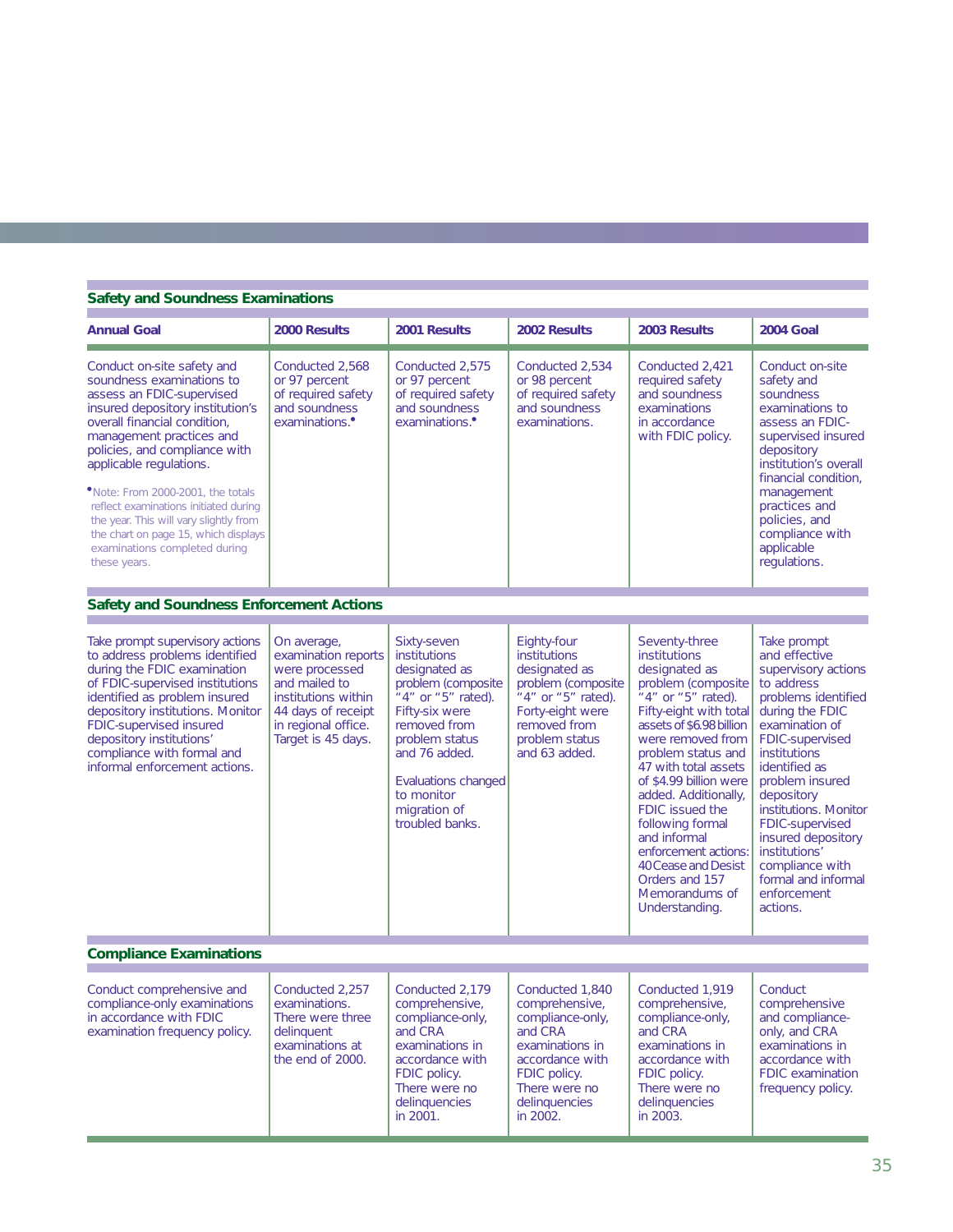# **CRA Outreach**

т

| <b>Annual Goal</b>                                                                                                                                                     | 2000 Results                                                                                                                                                                                                                                  | 2001 Results                                                                                                                                                                                                                                                                                                                                 | 2002 Results                                                                                                                                                                                           | 2003 Results                                                                                                                                                                                                                                                  | <b>2004 Goal</b>                                                                                                                               |
|------------------------------------------------------------------------------------------------------------------------------------------------------------------------|-----------------------------------------------------------------------------------------------------------------------------------------------------------------------------------------------------------------------------------------------|----------------------------------------------------------------------------------------------------------------------------------------------------------------------------------------------------------------------------------------------------------------------------------------------------------------------------------------------|--------------------------------------------------------------------------------------------------------------------------------------------------------------------------------------------------------|---------------------------------------------------------------------------------------------------------------------------------------------------------------------------------------------------------------------------------------------------------------|------------------------------------------------------------------------------------------------------------------------------------------------|
| Effective outreach, technical<br>assistance and training are<br>provided on topics related to<br>the Community Reinvestment<br>Act (CRA) and community<br>development. | One pilot forum<br>on financial literacy<br>and predatory<br>lending was held<br>in each region.                                                                                                                                              | Annual goal<br>revised<br>(see below).                                                                                                                                                                                                                                                                                                       | Annual goal<br>revised<br>(see below).                                                                                                                                                                 | Annual goal<br>revised<br>(see below).                                                                                                                                                                                                                        | Annual goal<br>revised<br>(see below).                                                                                                         |
| Provide effective outreach and<br>technical assistance on topics<br>related to CRA, fair lending,<br>and community development.<br>(Revised - 2001)                    | Annual goal was<br>not established<br>in 2000.                                                                                                                                                                                                | Conducted 25<br><b>Money Smart</b><br>workshops with<br>over 600<br>participants.                                                                                                                                                                                                                                                            | <b>Money Smart</b><br>classes attended<br>by approximately<br>2,800 participants.                                                                                                                      | The FDIC supplied<br>more than 111,000<br>copies of Money<br>Smart curricula<br>to organizations.<br>The FDIC initiated<br>65 public outreach<br>initiatives.<br>111 Community<br>Development<br>activities, and<br>67 Technical<br>Assistance<br>activities. | Provide effective<br>outreach and<br>technical<br>assistance on<br>topics related<br>to CRA, fair<br>lending, and<br>community<br>development. |
| <b>Compliance Enforcement Actions</b>                                                                                                                                  |                                                                                                                                                                                                                                               |                                                                                                                                                                                                                                                                                                                                              |                                                                                                                                                                                                        |                                                                                                                                                                                                                                                               |                                                                                                                                                |
| Prompt supervisory actions<br>are taken and monitored on all<br>institutions rated "4" or "5"<br>for compliance.                                                       | For institutions on<br>average rated a<br>composite "4"<br>or $"5,"$ the FDIC<br>conducted all<br>follow-up<br>examinations within<br>the targeted time<br>frame of 12 months<br>from the issuance<br>date of a formal<br>enforcement action. | Six of seven<br>institutions had<br>either been<br>examined in<br>the preceding<br>12 months or<br>were still within<br>the 12 month time<br>frame between<br>examinations. One<br>institution was<br>pending resolution<br>for safety and<br>soundness reasons.<br>and the compliance<br>examination was<br>deferred pending<br>resolution. | Eight of nine<br>institutions<br>entered into a<br>Memorandum of<br>Understanding<br>(MOU) with the<br>FDIC and the ninth<br>was in the process<br>of reviewing the<br>recommended<br>MOU at year-end. | The only "4"<br>rated institution<br>entered into<br>a Memorandum<br>of Understanding<br>(MOU) with the<br>FDIC.                                                                                                                                              | Prompt and<br>effective<br>supervisory<br>actions are taken<br>and monitored on<br>all institutions<br>rated "4" or "5"<br>for compliance.     |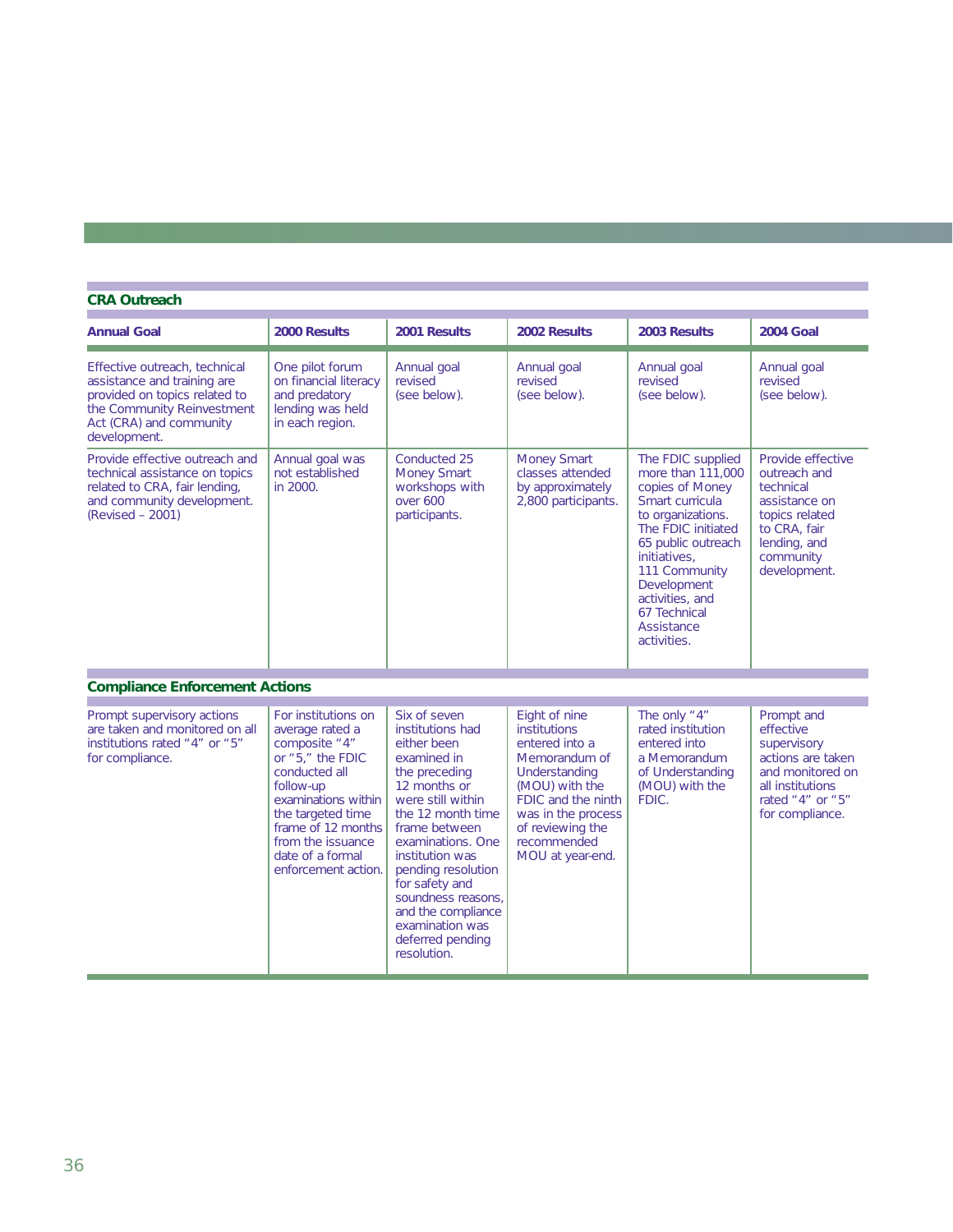#### **Consumer Complaints and Inquiries Annual Goal 2000 Results 2001 Results 2002 Results 2003 Results 2004 Goal** Effectively respond to written | One hundred | FDIC sent 612 | Annual goal | Annual goal | Annual goal complaints and inquires related percent of the survey cards to revised revised revised revised revised revised<br>to deposit insurance and FDIC's responses consumers and (see below). (see below). to deposit insurance and consumer protection laws. to the 6,736 written bankers who consumer protection laws. complaints and contacted the<br>inquiries received Washington Office inquiries received<br>were made within concerning inquiries<br>and complaints. targeted average turnaround time | Eighty four frames. (14 percent) of the cards were returned to the FDIC. Sixtytwo percent of the responses rated the FDIC as "excellent" in timeliness of response. Meet the statutory mandate Annual goal was Annual goal was FDIC received FDIC received Effectively meet<br>to investigate and respond not established to a stablished 8,368 consumer 8,010 consumer to investigate and respond not established not established 8,368 consumer 8,010 consumer the stature the statu<br>to consumer complaints dosing mandate to consumer complaints in 2000. in 2001. Complaints, closing complaints, closing mandate in the mandate of the m<br>about FDIC-supervised to investigate about FDIC-supervised about FDIC-supervised  $\begin{bmatrix} 11 & 22 & 36 \\ 1 & 36 & 6 \\ 1 & 36 & 6 \\ 1 & 36 & 6 \\ 1 & 36 & 6 \\ 1 & 1 & 1 \end{bmatrix}$  and respond them. The complaints of the complaints and respond institutions. financial institutions.<br>
(Revised – 2002) (Revised – 2002) (Closed, 94 percent closed, 94 percent closed, 94 percent consumer closed, 94 percent to consumer<br>were closed within were closed within were closed within complaints about policy time frames. policy time frames. **Asset Management** Market 80 percent of a failed Ninety-five percent Annual goal Annual goal Annual goal Annual goal Annual goal Annual goal Annual goal Annual goal Annual goal Annual goal Revised Revised institution's assets to franchise of failed institutions' revised revised revised revised revised revised revised revised revised revised revised revised revised revised revised revised revised revised revised revised revi and nonfranchise investors assets were within 90 days of resolution. (see all marketed within within 90 days of resolution. 90 days, thus exceeding the target of 80 percent. Value, manage, and market Annual goal was For three For all 11 For all three Value, manage, Value, manage, Value, manage, September 1991 For all three Value, manage, September 1991 For all three Value, manage, September 19 assets of the failed institutions not established institutions that institutions that institutions that and market and their subsidiaries in 2000.

and their subsidiaries in in 2000.<br>
a timely manner to maximize in 2000.<br>
I failed, the FDIC failed at least failed, at least of the failed institutions and<br>
institutions and a timely manner to maximize | states in the marketed 100 per- 87 percent of all 98 percent of all institutions and institutions and cent of the market- marketable assets marketable assets their subsidiaries

> Loan pools, servicing operations, and residuals that totaled in excess of the 80 percent target were marketed within the 90-day time frame.

net return. (Revised – 2001) cent of the market- marketable assets marketable assets marketed were marketed

financial institutions.

were marketed were marketed in a timely manner<br>within the 90 day to maximize

remaining institution within the 90-day within the 90 day to maximize was placed into time frame, thus the frame, thus  $\begin{array}{rcl}\n\text{time frame, thus} \\
\text{exceeding the} \\
\end{array}$ 

conservatorship. exceeding the exceeding the Loanpools, servicing target of 85 percent.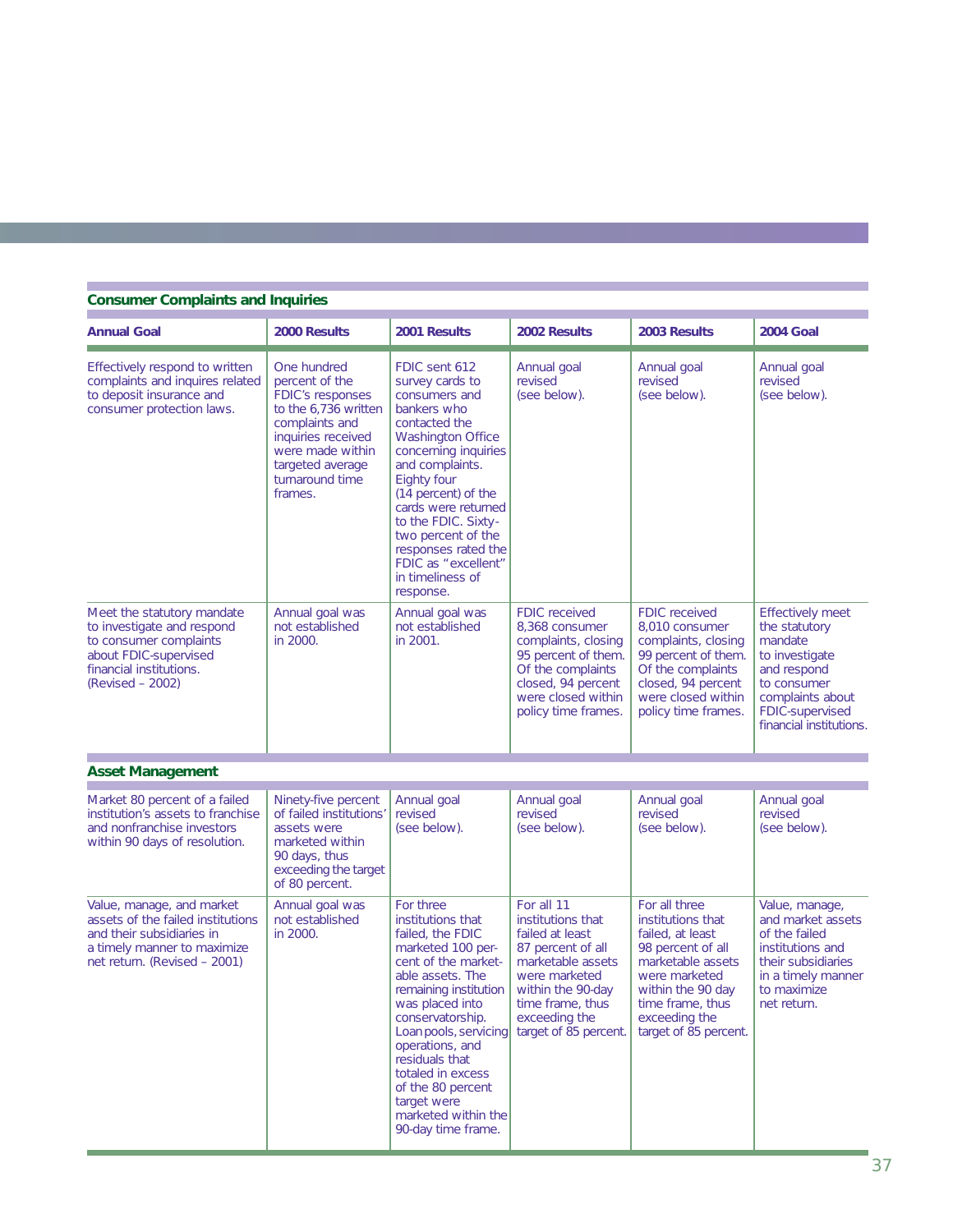| <b>Least-Cost Resolution</b>                                                                                                                                                                                                                                                                    |                                                                                                                                                    |                                                                                                                                                           |                                                                                                                                                                                                                                                                                                                                           |                                                                                                                                                                                                                                                                                                                                           |                                                                                                                                                                                                                                                                                              |
|-------------------------------------------------------------------------------------------------------------------------------------------------------------------------------------------------------------------------------------------------------------------------------------------------|----------------------------------------------------------------------------------------------------------------------------------------------------|-----------------------------------------------------------------------------------------------------------------------------------------------------------|-------------------------------------------------------------------------------------------------------------------------------------------------------------------------------------------------------------------------------------------------------------------------------------------------------------------------------------------|-------------------------------------------------------------------------------------------------------------------------------------------------------------------------------------------------------------------------------------------------------------------------------------------------------------------------------------------|----------------------------------------------------------------------------------------------------------------------------------------------------------------------------------------------------------------------------------------------------------------------------------------------|
| <b>Annual Goal</b>                                                                                                                                                                                                                                                                              | 2000 Results                                                                                                                                       | 2001 Results                                                                                                                                              | 2002 Results                                                                                                                                                                                                                                                                                                                              | 2003 Results                                                                                                                                                                                                                                                                                                                              | <b>2004 Goal</b>                                                                                                                                                                                                                                                                             |
| Market to all known qualified<br>and interested potential<br>assuming institutions.                                                                                                                                                                                                             | There were seven<br>failures in 2000.<br>One hundred<br>percent of the<br>qualified potential<br>bidders were<br>contacted.                        | There were four<br>failures in 2001.<br>One hundred<br>percent of the<br>qualified potential<br>bidders were<br>contacted.                                | There were 11<br>failures in 2002.<br>One hundred<br>percent of the<br>qualified potential<br>bidders were<br>contacted.                                                                                                                                                                                                                  | There were three<br>failures in 2003.<br>One hundred<br>percent of the<br>qualified bidders<br>were contacted.                                                                                                                                                                                                                            | Market to all<br>known qualified<br>and interested<br>potential<br>assuming<br>institutions.                                                                                                                                                                                                 |
| <b>Professional Liability Claims</b>                                                                                                                                                                                                                                                            |                                                                                                                                                    |                                                                                                                                                           |                                                                                                                                                                                                                                                                                                                                           |                                                                                                                                                                                                                                                                                                                                           |                                                                                                                                                                                                                                                                                              |
| Investigations are conducted<br>into all potential professional<br>liability claim areas in all failed<br>insured depository institutions<br>and a decision to close or<br>pursue each claim will be<br>made within 18 months after<br>the failure date in 80 percent<br>of all investigations. | A decision to close<br>or pursue each<br>claim was made<br>within 18 months<br>after the failure date<br>for 100 percent<br>of all investigations. | Annual goal<br>revised<br>(see below).                                                                                                                    | Annual goal<br>revised<br>(see below).                                                                                                                                                                                                                                                                                                    | Annual goal<br>revised<br>(see below).                                                                                                                                                                                                                                                                                                    | Annual goal<br>revised<br>(see below).                                                                                                                                                                                                                                                       |
| Conduct investigations into all<br>potential professional liability<br>claim areas in all failed insured<br>depository institutions. Decide<br>to close or pursue each claim<br>as promptly as possible,<br>considering the size and<br>complexity of the institution.<br>(Revised - 2001)      | Annual goal was<br>not established<br>in 2000.                                                                                                     | Five of nine<br>institutions that<br>reached the<br>18-month<br>milestone had<br>100 percent of<br>professional liability<br>investigations<br>completed. | Two of six<br>institutions that<br>reached the<br>18-month milestone<br>during 2002 had<br>100 percent of<br>professional liability<br>investigations<br>completed. The<br>other four<br>institutions had at<br>least 80 percent<br>of professional<br>liability<br>investigations<br>completed,<br>meeting<br>the goal of<br>80 percent. | Four of ten<br>institutions that<br>reached the<br>18-month milestone<br>during 2003 had<br>100 percent of<br>professional liability<br>investigations<br>completed.<br>The other six<br>institutions had at<br>least 80 percent<br>of professional<br>liability<br>investigations<br>completed,<br>meeting<br>the goal of<br>80 percent. | Conduct<br>investigations of<br>all potential<br>professional<br>liability claim areas<br>in all failed insured<br>depository<br>institutions. Decide<br>to close or pursue<br>each claim as<br>promptly as<br>possible,<br>considering the<br>size and<br>complexity of<br>the institution. |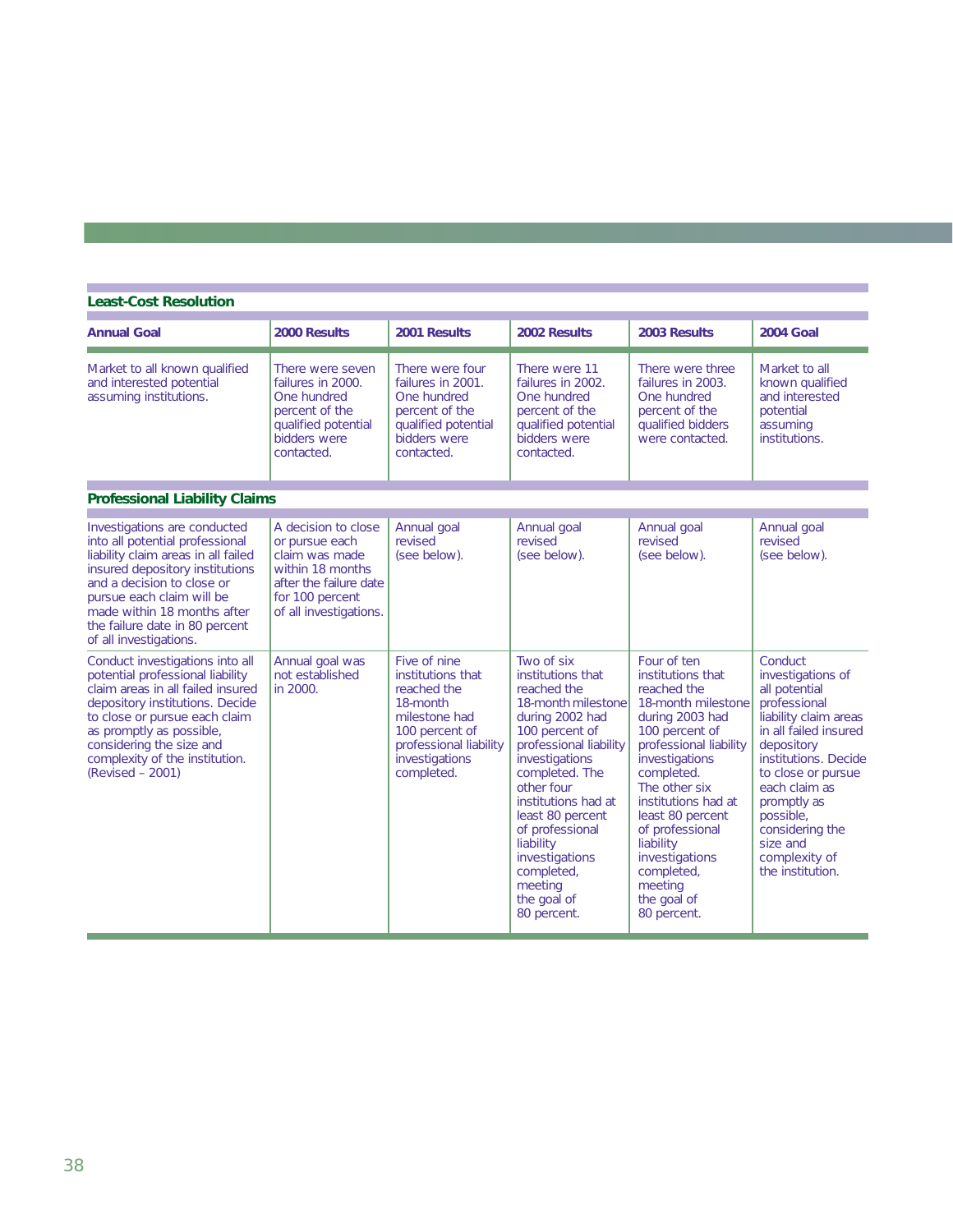| <b>Receivership Terminations</b>                                                                               |                                                                                                  |                                                                                                                                                                                                                                                                                                |                                                                                                                                                                                                       |                                                                                                                                                                                                                         |                                                                                                      |  |
|----------------------------------------------------------------------------------------------------------------|--------------------------------------------------------------------------------------------------|------------------------------------------------------------------------------------------------------------------------------------------------------------------------------------------------------------------------------------------------------------------------------------------------|-------------------------------------------------------------------------------------------------------------------------------------------------------------------------------------------------------|-------------------------------------------------------------------------------------------------------------------------------------------------------------------------------------------------------------------------|------------------------------------------------------------------------------------------------------|--|
| <b>Annual Goal</b>                                                                                             | 2000 Results                                                                                     | 2001 Results                                                                                                                                                                                                                                                                                   | 2002 Results                                                                                                                                                                                          | 2003 Results                                                                                                                                                                                                            | <b>2004 Goal</b>                                                                                     |  |
| Achieve a 35 percent reduction<br>in the number of active<br>receiverships in 2000.                            | One hundred fifty-six<br>receiverships were<br>terminated, thus<br>achieving the goal<br>of 156. | Annual goal<br>revised<br>(see below).                                                                                                                                                                                                                                                         | Annual goal<br>revised<br>(see below).                                                                                                                                                                | Annual goal<br>revised<br>(see below).                                                                                                                                                                                  | Annual goal<br>revised<br>(see below).                                                               |  |
| Manage the receivership estate<br>and its subsidiaries toward an<br>orderly termination.<br>$(Revised - 2001)$ | Annual goal was<br>not established<br>in 2000.                                                   | Fifty-two out of<br>the 76 targeted<br>receiverships were<br>terminated in 2001.<br>In mid-2001, the<br>target of 76<br>terminations was<br>revised to 36. The<br>pace of termination<br>was slowed by<br>impediments that<br>represented material<br>financial or legal<br>risks to the FDIC. | For the eight<br>failures from 1999<br>that matured in<br>2002, the FDIC<br>terminated six<br>receiverships,<br>meeting the target<br>to terminate<br>75 percent within<br>three years of<br>failure. | For the seven<br>failures that<br>occurred during<br>2000 that matured<br>in 2003, the FDIC<br>terminated four<br>receiverships,<br>below the target<br>to terminate<br>75 percent within<br>three years of<br>failure. | Manage the<br>receivership<br>estate and its<br>subsidiaries<br>toward an<br>orderly<br>termination. |  |

×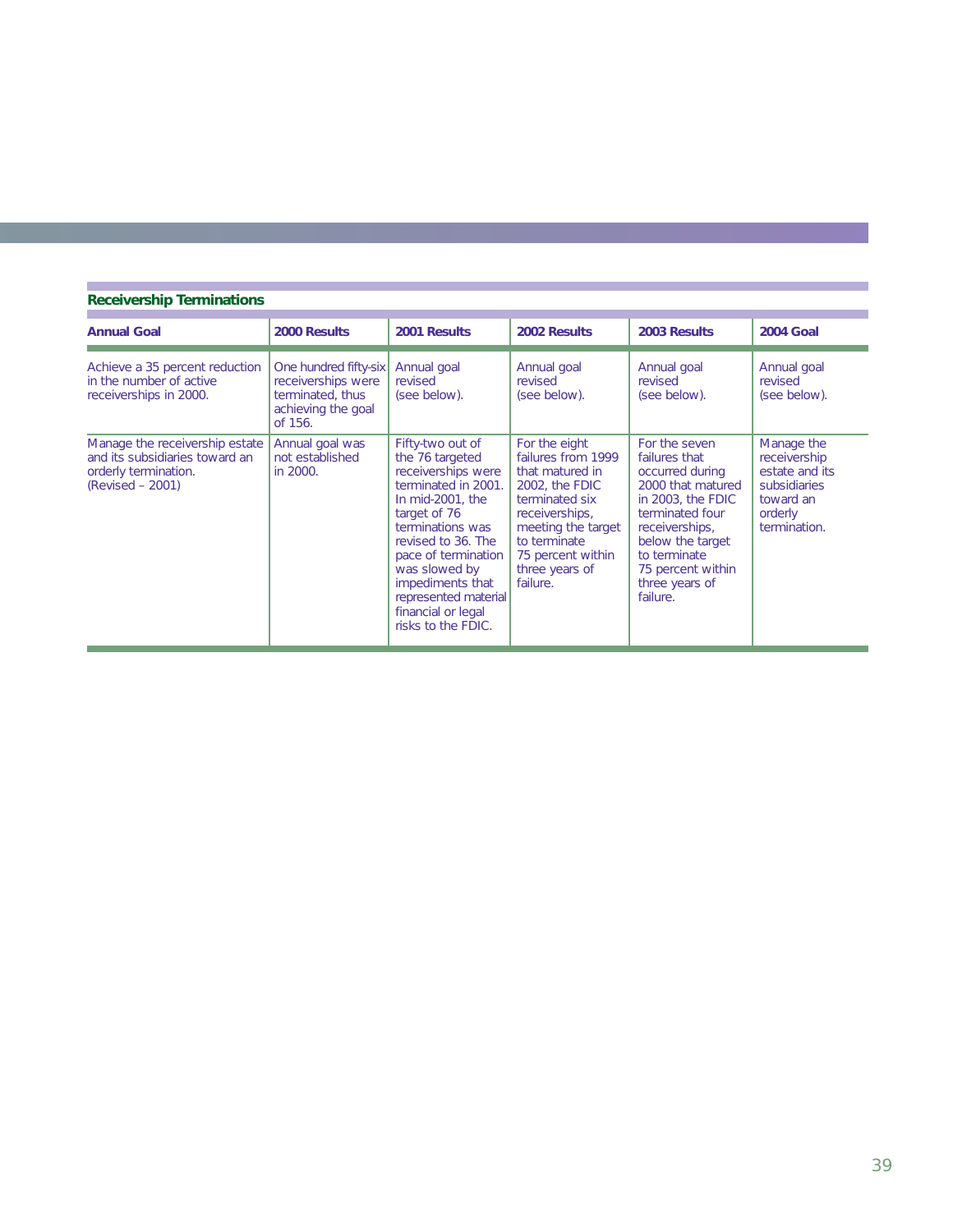| <b>Program Evaluation</b>            |                                                                                                                                                                                                                                                                                                                                                                                                                                                                                                                                                                                                                                                                                                                                                                                                                                                                                                                                                                                                      |  |  |  |  |
|--------------------------------------|------------------------------------------------------------------------------------------------------------------------------------------------------------------------------------------------------------------------------------------------------------------------------------------------------------------------------------------------------------------------------------------------------------------------------------------------------------------------------------------------------------------------------------------------------------------------------------------------------------------------------------------------------------------------------------------------------------------------------------------------------------------------------------------------------------------------------------------------------------------------------------------------------------------------------------------------------------------------------------------------------|--|--|--|--|
|                                      | During 2003, the FDIC completed evaluations of programs designed to achieve the strategic<br>objectives set forth in the Insurance Program area of the FDIC's 2001-2006 Strategic Plan.                                                                                                                                                                                                                                                                                                                                                                                                                                                                                                                                                                                                                                                                                                                                                                                                              |  |  |  |  |
|                                      | The program evaluation of each strategic objective included a list of issues to be evaluated,<br>background context of the evaluation, analysis of programs and actions to achieve the objective,<br>evaluation methodology, and findings. The following section highlights the issues evaluated<br>and summarizes the results of this evaluation.                                                                                                                                                                                                                                                                                                                                                                                                                                                                                                                                                                                                                                                   |  |  |  |  |
| <b>Strategic</b><br>Objective        | Customers of failed insured depository institutions have timely access to insured funds<br>and financial services.                                                                                                                                                                                                                                                                                                                                                                                                                                                                                                                                                                                                                                                                                                                                                                                                                                                                                   |  |  |  |  |
| <b>Issues evaluated</b>              | ★ Do customers have timely access to insured funds?                                                                                                                                                                                                                                                                                                                                                                                                                                                                                                                                                                                                                                                                                                                                                                                                                                                                                                                                                  |  |  |  |  |
|                                      | ★ Do customers of failed insured depository institutions have timely access to financial services?                                                                                                                                                                                                                                                                                                                                                                                                                                                                                                                                                                                                                                                                                                                                                                                                                                                                                                   |  |  |  |  |
| <b>Findings</b>                      | The FDIC has appropriate procedures in place to ensure that customers have timely access<br>to insured funds and financial services. If an institution failure occurs on a Friday, FDIC's target<br>for access to insured funds by customers is one business day. If a failure occurs on any other<br>day of the week, the target is two business days. When an institution fails, the FDIC fulfills<br>its role as insurer by either facilitating the transfer of the institution's insured deposits to an<br>assuming institution or by paying insured depositors directly. If an institution failure occurs,<br>the FDIC ensures its customers timely access to financial services, such as automated teller<br>machines, safe deposit boxes and wire services. From January 2003 to December 2003, there<br>were three bank failures. In all cases, an acquiring institution assumed insured deposits and<br>re-opened for business the Monday morning immediately following the Friday failure. |  |  |  |  |
|                                      | The FDIC has a wide array of materials available to provide timely financial information to<br>customers of failed institutions. These materials are available through the FDIC Web site<br>(www.fdic.gov) with an Electronic Deposit Insurance Estimator (EDIE) and the FDIC's toll free<br>number (877-ASK-FDIC). The FDIC's diligence in promoting financial education is also evident<br>in its outreach seminars, workshops, and its award-winning Money Smart program. All of these<br>initiatives provide methods for consumers to have timely access to financial education.                                                                                                                                                                                                                                                                                                                                                                                                                 |  |  |  |  |
| <b>Strategic</b><br><b>Objective</b> | The FDIC promptly identifies and responds to potential risks to the<br>insurance funds.                                                                                                                                                                                                                                                                                                                                                                                                                                                                                                                                                                                                                                                                                                                                                                                                                                                                                                              |  |  |  |  |
| <b>Issues evaluated</b>              | ★ How does the FDIC identify and respond to potential risks to the insurance funds?                                                                                                                                                                                                                                                                                                                                                                                                                                                                                                                                                                                                                                                                                                                                                                                                                                                                                                                  |  |  |  |  |
| <b>Findings</b><br>40                | The FDIC monitors the condition of the financial services industry and projects insured financial<br>institution failures as well as associated resolution costs. Risks posed by large insured institutions<br>are assessed through two supervisory programs: the Dedicated Examiner program, which covers<br>the largest eight depository institutions, and the Large Insured Depository Institution (LIDI)<br>program, which covers remaining institutions with over \$10 billion in assets. The results of these<br>risk assessments are communicated to FDIC regional and divisional management. The Risk<br>Analysis Center receives the summary data and analysis results of the LIDI process, which<br>is then provided to the Financial Risk and National Risk Committees for their purposes.                                                                                                                                                                                                |  |  |  |  |
|                                      | Also, the FDIC identifies and follows up on concerns referred for examination or other action<br>through an Off-site Review Program.                                                                                                                                                                                                                                                                                                                                                                                                                                                                                                                                                                                                                                                                                                                                                                                                                                                                 |  |  |  |  |
|                                      | The FDIC disseminates data and analyses on current issues and risks affecting the banking<br>industry to bankers, supervisors, stakeholders and the public. Analyses are included in regular<br>publications available on the FDIC's Web site.                                                                                                                                                                                                                                                                                                                                                                                                                                                                                                                                                                                                                                                                                                                                                       |  |  |  |  |